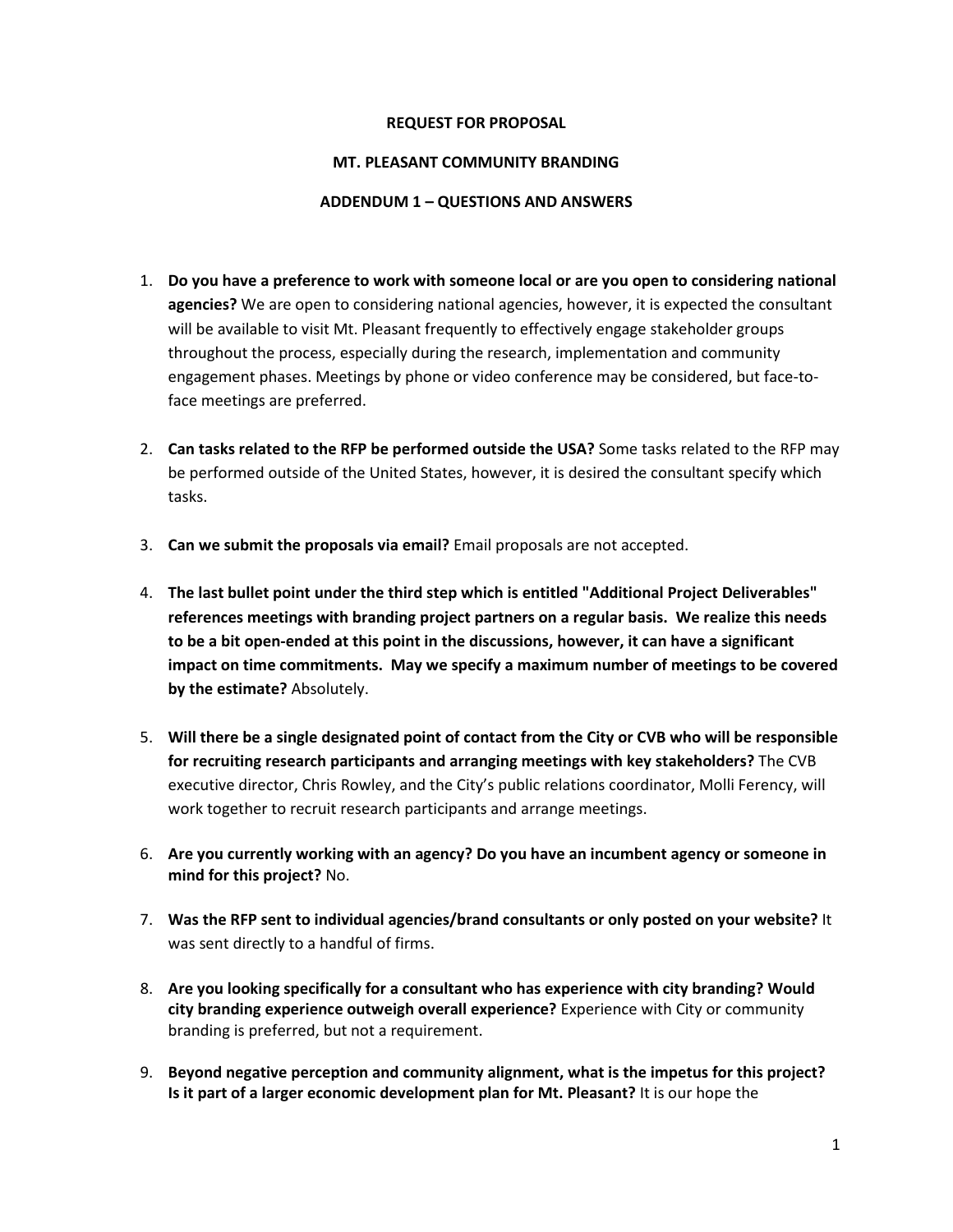community brand will articulate why the Mt. Pleasant community is a unique and desirable place to live, work and play. Ideally, the brand would be incorporated into the communication plans of our project partners moving forward. This project is not currently part of a larger economic development plan for the area.

- 10. **What is the primary purpose of this brand, and who is the audience? Are you looking to drive economic development, or are you more focused on tourism?** Due to the diversity of partners involved in this project, we are hoping the brand will support both economic development and tourism.
- 11. **Has Mt. Pleasant engaged in a similar strategic branding initiative before?** No we have not.
- 12. **What level of access will the consultant have to community contacts and demographic data?** The project partners have a numbers of contacts from a variety of stakeholder groups. We will assist in the coordination of contacting those groups to participate in the research process.
- 13. **When and how were the project partners chosen as key collaborators on the project?** Each project partner represents one of the key stakeholder groups that make up the Mt. Pleasant community. We feel representation from each group is necessary to the brand's success.
- 14. **What level of collaboration will the chosen consultant have with the project partners?** The consultant will have a high level of collaboration with the project partners. The project partners will be integral in the decision-making process.
- 15. **How many people will be involved in the decision-making process**? It is expected approximately 8-10 individuals will be involved in the decision-making process.
- 16. **What is the branding, marketing, and communications capacity of your team?** Several individuals among the project partners are public relations/communications professionals.
- 17. **What level of logistical support do you expect from the consultant as we engage with your community? Do you expect the consultant to promote, book space for, and handle the technical setup for community meetings?** The project partners will assist and/or lead the logistics during the research phase.
- 18. **Do you have a required amount of focus groups and town hall meetings that are required for this project?** No requirement.
- 19. **What specific external factors are driving the project's estimated 6-8 month timeline?** We want each step to be completed thoroughly, but want to do so in a timely fashion. The 6-8 month timeframe is a guideline, but we are open to what the consultant recommends.
- 20. **Your RFP states, "Budget is not to exceed 35,000." Is this there any budget flexibility for the scope of services?** There is no flexibility with our budget at this point.
- 21. **Can you expand upon what you expect in the "comprehensive community Points of Pride" deliverable?** A list of achievements/assets/qualities of the Mt. Pleasant community that highlight why Mt. Pleasant is a one-of-a-kind, desirable place to live, work and play.